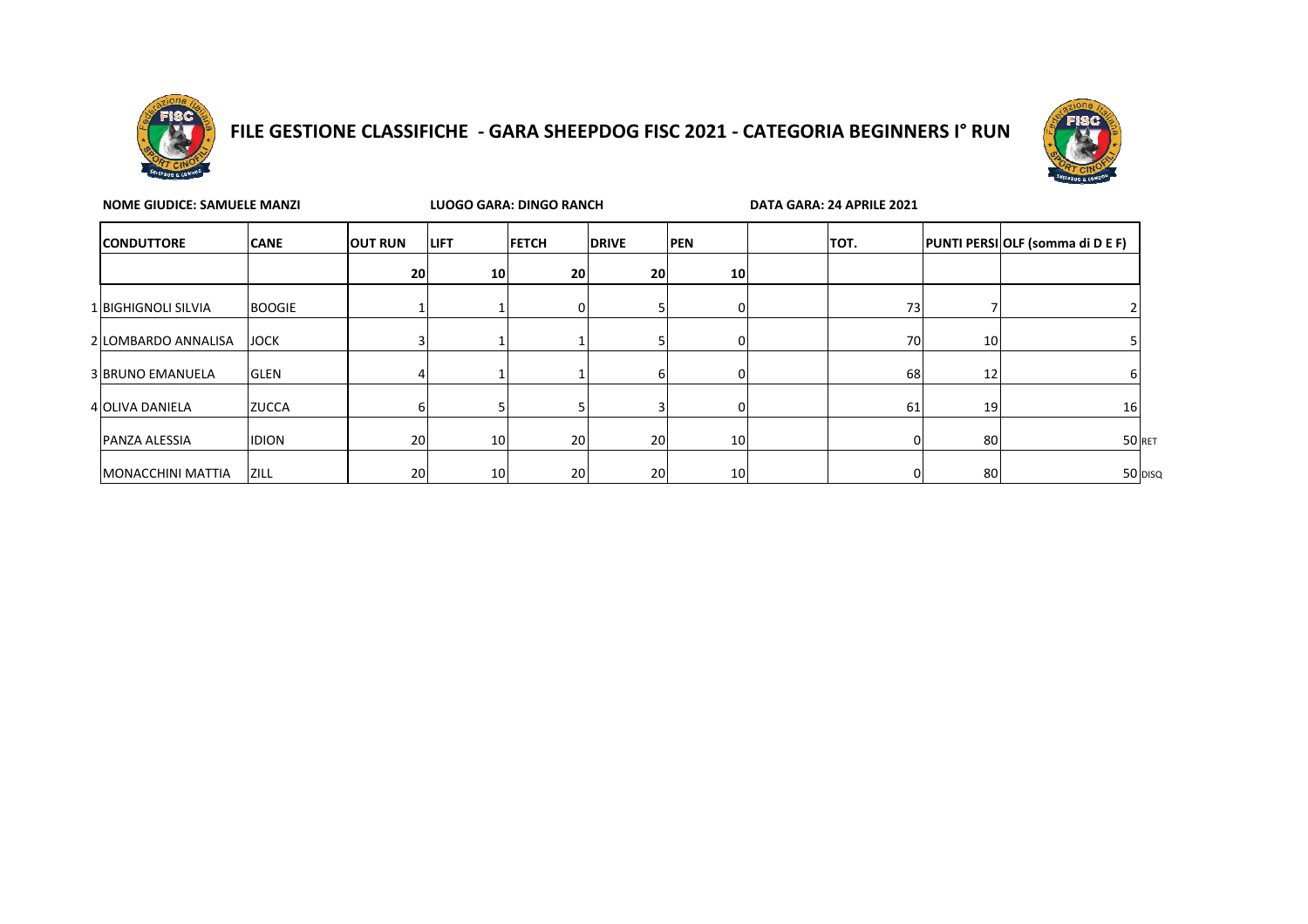

## **FILE GESTIONE CLASSIFICHE - GARA SHEEPDOG FISC 2021 - CATEGORIA BEGINNERS II° RUN**



| <b>NOME GIUDICE: SAMUELE MANZI</b> |               | <b>LUOGO GARA: DINGO RANCH</b> |             |              | DATA GARA: 24 APRILE 2021 |            |      |    |    |                                         |
|------------------------------------|---------------|--------------------------------|-------------|--------------|---------------------------|------------|------|----|----|-----------------------------------------|
| <b>CONDUTTORE</b>                  | <b>CANE</b>   | <b>OUT RUN</b>                 | <b>LIFT</b> | <b>FETCH</b> | <b>DRIVE</b>              | <b>PEN</b> | TOT. |    |    | <b>PUNTI PERSI OLF (somma di D E F)</b> |
|                                    |               | 20                             | 10          | 20           | 20                        | 10         |      |    |    |                                         |
| 1 OLIVA DANIELA                    | <b>ZUCCA</b>  |                                |             |              |                           | 01         |      | 74 | D  |                                         |
| 2 PANZA ALESSIA                    | <b>IDION</b>  | n۱                             |             |              |                           | 01         |      | 73 |    | 0                                       |
| <b>3 BIGHIGNOLI SILVIA</b>         | <b>BOOGIE</b> |                                |             |              |                           | 01         |      | 71 | q  |                                         |
| 4 LOMBARDO ANNALISA                | <b>JOCK</b>   |                                |             |              | q                         | 01         |      | 68 | 12 |                                         |
| 5 BRUNO EMANUELA                   | <b>GLEN</b>   |                                |             |              | 11                        | υ          |      | 63 | 17 | 6                                       |
| 6 MONACCHINI MATTIA                | <b>ZILL</b>   |                                |             |              | 12                        | 01         |      | 58 | 22 | 10                                      |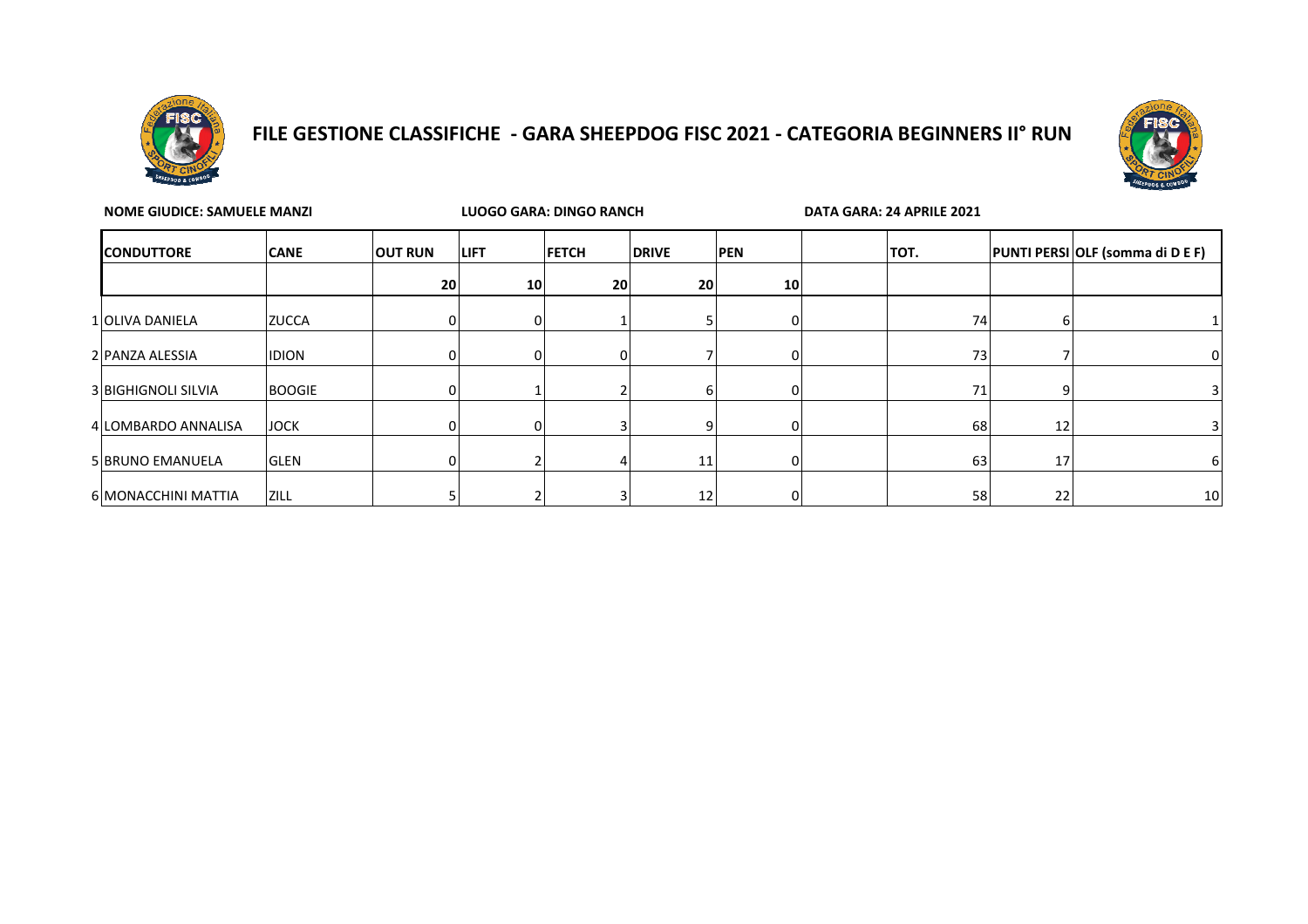

### **FILE GESTIONE CLASSIFICHE - GARA SHEEPDOG FISC 2021 - CATEGORIA NOVICE I° RUN**



| <b>NOME GIUDICE: SAMUELE MANZI</b> |             |                |             | LUOGO GARA: DINGO RANCH |              |                 | DATA GARA: 24 APRILE 2021 |      |     |                                  |
|------------------------------------|-------------|----------------|-------------|-------------------------|--------------|-----------------|---------------------------|------|-----|----------------------------------|
| <b>CONDUTTORE</b>                  | <b>CANE</b> | <b>OUT RUN</b> | <b>LIFT</b> | <b>FETCH</b>            | <b>DRIVE</b> | <b>PEN</b>      | <b>SHEDDING</b>           | TOT. |     | PUNTI PERSI OLF (somma di D E F) |
|                                    |             | 20             | 10          | 20                      | 30           | 10              | 10                        |      |     |                                  |
| 1 BERTAZZOLI GIANLUIGI             | <b>MAC</b>  |                |             |                         |              |                 |                           | 86   | 14  |                                  |
| 2 IMBIMBO LEONARDO                 | <b>EVE</b>  |                |             |                         |              |                 |                           | 80   | 20  |                                  |
| 3 MALAGUTI MATTEO                  | <b>JOCK</b> |                |             | 10 <sup>1</sup>         | 8            |                 | n                         | 79   | 21  | 12                               |
| 4 DIANA LORENZO                    | <b>DEPP</b> |                |             |                         | 11           | 10 <sup>1</sup> | 0                         | 73   | 27  |                                  |
| 5 VALBUSA MARCO                    | <b>CAP</b>  | 12             |             |                         |              |                 |                           | 72   | 28  | 18                               |
| 6 ALBANI DEVIS                     | <b>CIAK</b> | 8              |             |                         | 10           | 10 <sup>1</sup> |                           | 62   | 38  | 14                               |
| 7 BRUNO EMANUELA                   | <b>HULK</b> |                |             | n                       | 16           | 10              | 10                        | 55   | 45  |                                  |
| <b>FRANCIA LUCIA</b>               | <b>JAFF</b> |                | 0           |                         |              |                 |                           |      | 100 | 0 DISQ                           |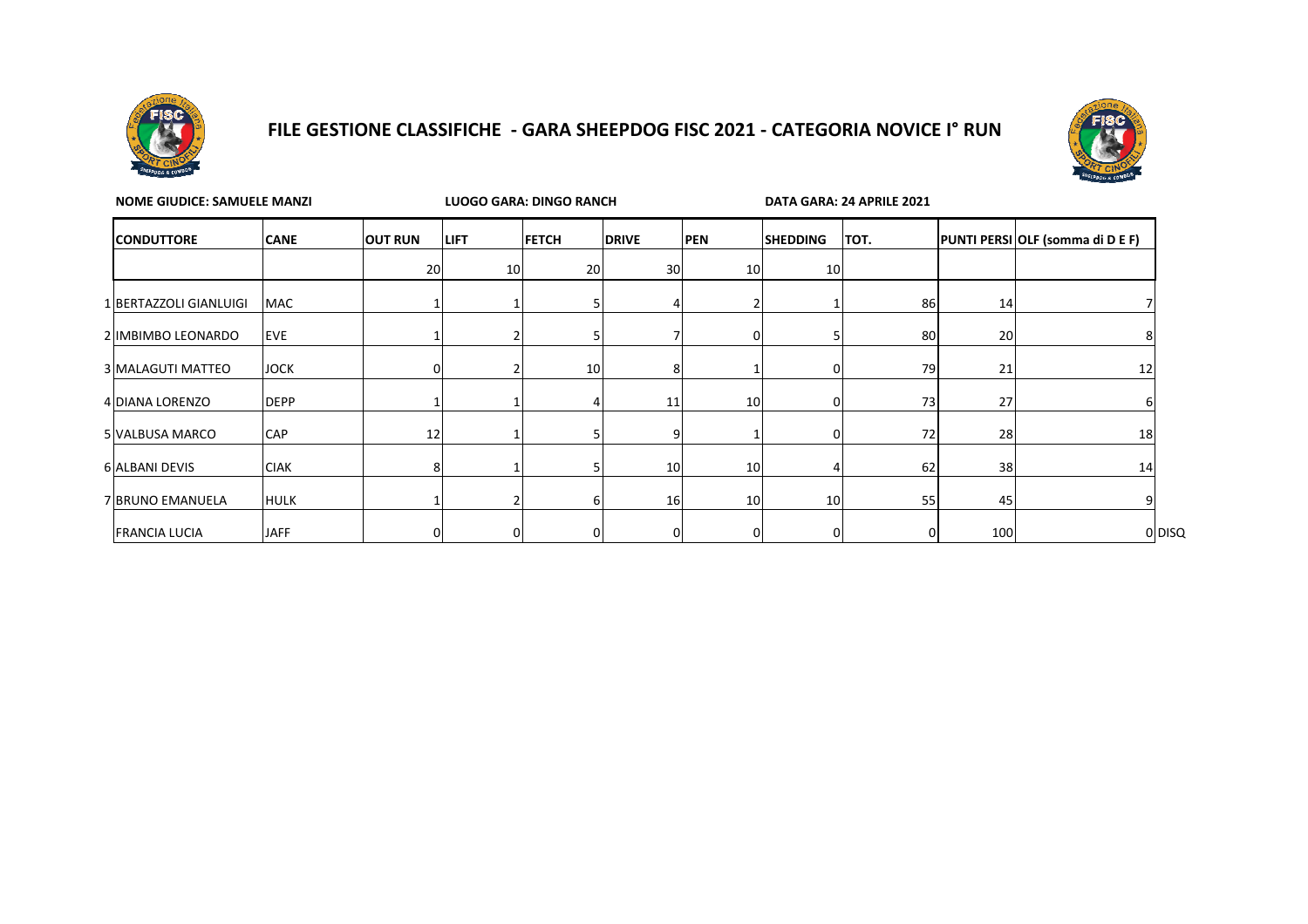

### **FILE GESTIONE CLASSIFICHE - GARA SHEEPDOG FISC 2021 - CATEGORIA NOVICE II° RUN**



| <b>NOME GIUDICE: SAMUELE MANZI</b> |             |    |                 | <b>LUOGO GARA: DINGO RANCH</b> |                 |            | DATA GARA: 24 APRILE 2021 |      |    |                                  |  |  |
|------------------------------------|-------------|----|-----------------|--------------------------------|-----------------|------------|---------------------------|------|----|----------------------------------|--|--|
| <b>CONDUTTORE</b>                  | <b>CANE</b> |    | <b>LIFT</b>     | <b>FETCH</b>                   | <b>DRIVE</b>    | <b>PEN</b> | <b>SHEDDING</b>           | TOT. |    | PUNTI PERSI OLF (somma di D E F) |  |  |
|                                    |             | 20 | 10 <sup>1</sup> | 20                             | 30 <sup>1</sup> | 10         | 10 <sub>l</sub>           |      |    |                                  |  |  |
| 1 VALBUSA MARCO                    | <b>CAP</b>  |    |                 |                                |                 |            |                           | 88   | 12 |                                  |  |  |
| 2 DIANA LORENZO                    | <b>DEPP</b> |    |                 |                                |                 |            | ь                         | 85   | 15 | כ                                |  |  |
| 3 ALBANI DEVIS                     | <b>CIAK</b> |    |                 |                                | 11              |            |                           | 75   | 25 | 12                               |  |  |
| 4 MALAGUTI MATTEO                  | <b>JOCK</b> |    |                 |                                |                 |            |                           | 69   | 31 | 13                               |  |  |
| 5 BERTAZZOLI GIANLUIGMAC           |             |    |                 | 14                             | 11              |            |                           | 67   | 33 | 17                               |  |  |
| 6 BRUNO EMANUELA                   | <b>HULK</b> | 0  |                 |                                |                 | 10         | 10                        | 65   | 35 | 8                                |  |  |
| 7 FRANCIA LUCIA                    | <b>JAFF</b> |    |                 |                                | 15              | 10         |                           | 61   | 39 | 13                               |  |  |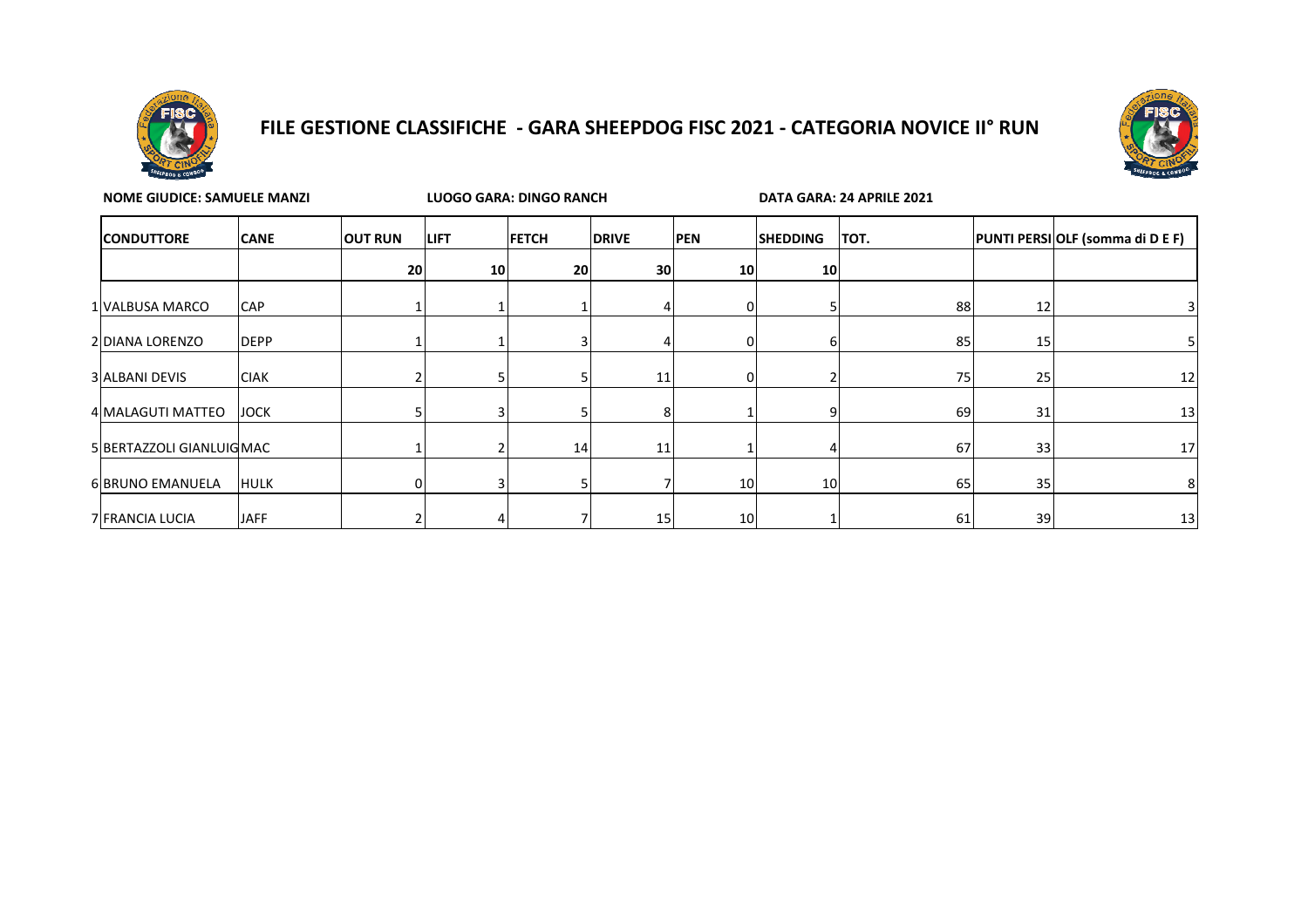

#### **FILE GESTIONE CLASSIFICHE - GARA SHEEPDOG FISC 2021 - CATEGORIA OPEN I° RUN**



| <b>NOME GIUDICE: SPARAPANI LORENZO</b> |               |                | LUOGO GARA: DINGO RANCH |                |                 |                 |            |               | DATA GARA: 24 APRILE 2021 |    |                                  |  |  |
|----------------------------------------|---------------|----------------|-------------------------|----------------|-----------------|-----------------|------------|---------------|---------------------------|----|----------------------------------|--|--|
| <b>CONDUTTORE</b>                      | <b>CANE</b>   | <b>OUT RUN</b> | <b>LIFT</b>             | <b>FETCH</b>   | <b>DRIVE</b>    | <b>SHEDDING</b> | <b>PEN</b> | <b>SINGLE</b> | TOT.                      |    | PUNTI PERSI OLF (somma di D E F) |  |  |
|                                        |               | 20             | 10                      | 20             | 30 <sup>1</sup> | 10              | 10         | 10            |                           |    |                                  |  |  |
| 1 FINI LUCA                            | <b>DONA</b>   |                |                         |                |                 |                 |            |               | 101                       |    |                                  |  |  |
| 2 MONACCHINI MATTIA                    | <b>LYNN</b>   |                |                         | $\overline{3}$ |                 |                 |            |               | 97                        | 13 |                                  |  |  |
| 3 BERTAZZOLI GIANLUIGI                 | <b>JIM</b>    |                |                         |                |                 |                 |            |               | 95                        | 15 |                                  |  |  |
| 4 SPARAPANI LORENZO                    | <b>GIANNI</b> |                |                         | 8              |                 |                 |            |               | 91                        | 19 | 11                               |  |  |
| 5 SPARAPANI LORENZO                    | <b>BULL</b>   |                |                         | 6              | 10              |                 |            |               | 89                        | 21 |                                  |  |  |
| 6 MALAGUTI MATTEO                      | <b>BESS</b>   |                |                         |                |                 |                 | 10         |               | 85                        | 25 |                                  |  |  |
| 7 BERTAZZOLI GIANLUIGI                 | <b>JOE</b>    |                |                         |                | 10              |                 |            |               | 84                        | 26 |                                  |  |  |
| 8 DIANA LORENZO                        | SAM           |                |                         |                |                 |                 | 10         |               | 83                        | 27 |                                  |  |  |
| 9 DIANA LORENZO                        | <b>ICE</b>    |                |                         |                | 15              |                 |            |               | 83                        | 27 |                                  |  |  |
| 10 FINI LUCA                           | <b>BOB</b>    |                |                         |                |                 | 10              | 10         |               | 81                        | 29 |                                  |  |  |
| 11 PALMERI PATRICK                     | MAC           |                |                         | 5              |                 | 10              | 10         |               | 74                        | 36 | 10                               |  |  |
| MONACCHINI MATTIA                      | <b>BLUE</b>   | 0              |                         | 0              |                 | 0               |            |               |                           |    | 0 RET                            |  |  |